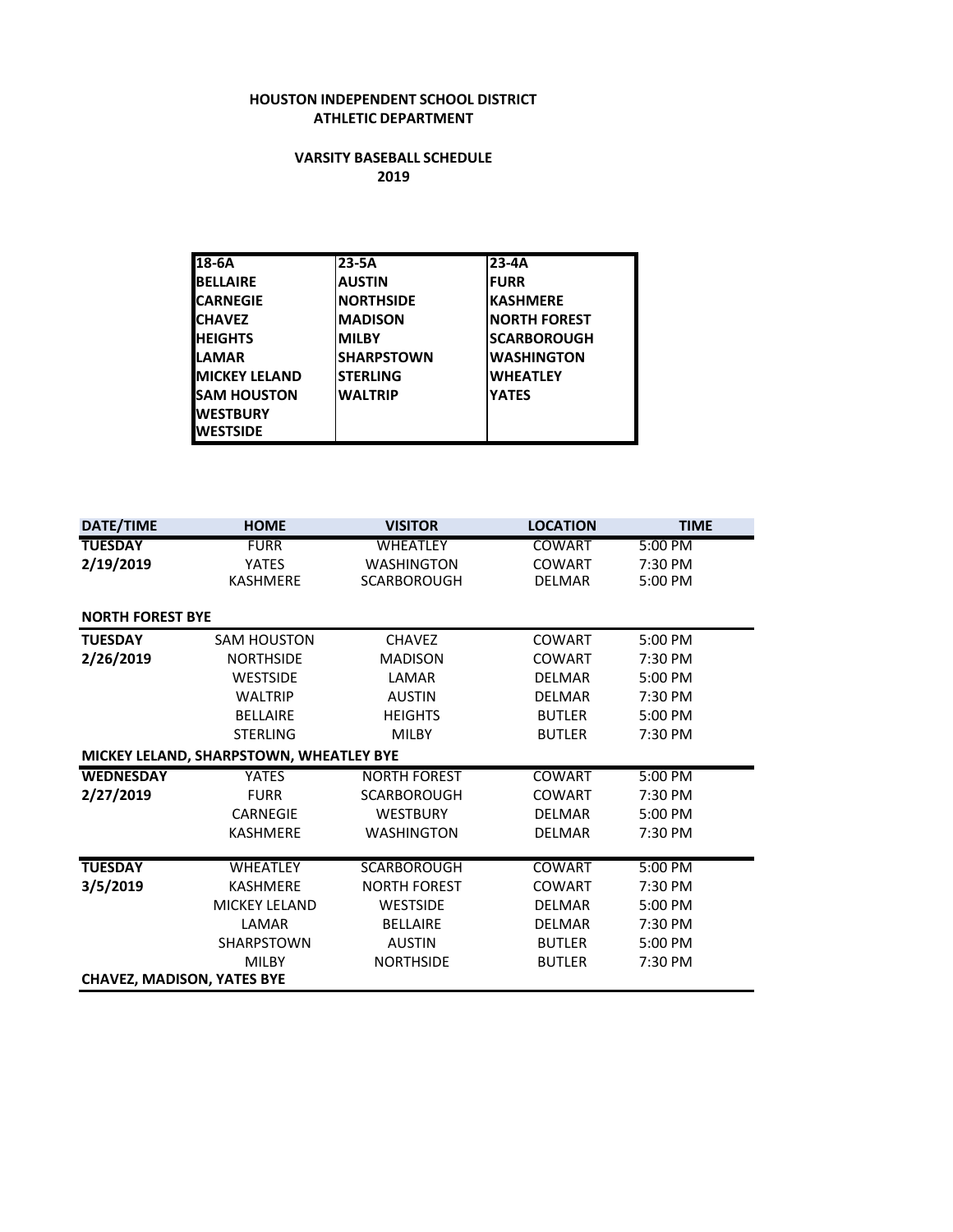| DATE/TIME                  | <b>HOME</b>                              | <b>VISITOR</b>       | <b>LOCATION</b> | <b>TIME</b> |
|----------------------------|------------------------------------------|----------------------|-----------------|-------------|
| <b>WEDNESDAY</b>           | <b>SAM HOUSTON</b>                       | <b>CARNEGIE</b>      | <b>COWART</b>   | 5:00 PM     |
| 3/6/2019                   | <b>FURR</b>                              | <b>WASHINGTON</b>    | <b>COWART</b>   | 7:30 PM     |
|                            | <b>WALTRIP</b>                           | <b>STERLING</b>      | DELMAR          | 5:00 PM     |
|                            | <b>HEIGHTS</b>                           | WESTBURY             | DELMAR          | 7:30 PM     |
| <b>MONDAY</b>              | <b>CHAVEZ</b>                            | CARNEGIE             | <b>COWART</b>   | 10:00 AM    |
| 3/11/2019                  | <b>NORTHSIDE</b>                         | <b>WALTRIP</b>       | <b>COWART</b>   | 1:00 PM     |
|                            | <b>YATES</b>                             | <b>KASHMERE</b>      | <b>COWART</b>   | 4:00 PM     |
|                            | <b>HEIGHTS</b>                           | <b>SAM HOUSTON</b>   | <b>DELMAR</b>   | 10:00 AM    |
|                            | LAMAR                                    | <b>WESTBURY</b>      | DELMAR          | 1:00 PM     |
|                            | <b>WASHINGTON</b>                        | <b>WHEATLEY</b>      | <b>DELMAR</b>   | 4:00 PM     |
|                            | <b>BELLAIRE</b>                          | <b>MICKEY LELAND</b> | <b>BUTLER</b>   | 10:00 AM    |
|                            | <b>MADISON</b>                           | MILBY                | <b>BUTLER</b>   | 1:00 PM     |
|                            | <b>STERLING</b>                          | SHARPSTOWN           | <b>BUTLER</b>   | 4:00 PM     |
|                            | <b>WESTSIDE, AUSTIN, SCARBOROUGH BYE</b> |                      |                 |             |
| <b>TUESDAY</b>             | <b>CHAVEZ</b>                            | <b>HEIGHTS</b>       | <b>COWART</b>   | 10:00 AM    |
| 3/12/2019                  | <b>AUSTIN</b>                            | <b>STERLING</b>      | <b>COWART</b>   | 1:00 PM     |
|                            | <b>NORTH FOREST</b>                      | <b>FURR</b>          | <b>COWART</b>   | 4:00 PM     |
|                            | LAMAR                                    | <b>SAM HOUSTON</b>   | <b>DELMAR</b>   | 10:00 AM    |
|                            | <b>WESTSIDE</b>                          | <b>BELLAIRE</b>      | DELMAR          | 1:00 PM     |
|                            | <b>MICKEY LELAND</b>                     | <b>WESTBURY</b>      | DELMAR          | 4:00 PM     |
|                            | <b>MADISON</b>                           | <b>WALTRIP</b>       | <b>BUTLER</b>   | 10:00 AM    |
|                            | SHARPSTOWN                               | <b>NORTHSIDE</b>     | <b>BUTLER</b>   | 1:00 PM     |
| <b>CARNEGIE, MILBY BYE</b> |                                          |                      |                 |             |
| <b>TUESDAY</b>             | <b>NORTHSIDE</b>                         | <b>AUSTIN</b>        | <b>COWART</b>   | 5:00 PM     |
| 3/19/2019                  | <b>FURR</b>                              | YATES                | <b>COWART</b>   | 7:30 PM     |
|                            | CARNEGIE                                 | <b>HEIGHTS</b>       | DELMAR          | 5:00 PM     |
|                            | LAMAR                                    | CHAVEZ               | DELMAR          | 7:30 PM     |
|                            | WESTBURY                                 | WESTSIDE             | <b>BUTLER</b>   | 5:00 PM     |
|                            | BELLAIRE, STERLING, KASHMERE BYE         |                      |                 |             |
| <b>WEDNESDAY</b>           | WHEATLEY                                 | <b>NORTH FOREST</b>  | <b>COWART</b>   | 5:00 PM     |
| 3/20/2019                  | <b>SCARBOROUGH</b>                       | <b>WASHINGTON</b>    | <b>COWART</b>   | 7:30 PM     |
|                            | <b>MICKEY LELAND</b>                     | SAM HOUSTON          | DELMAR          | 5:00 PM     |
|                            | <b>WALTRIP</b>                           | MILBY                | DELMAR          | 7:30 PM     |
|                            | <b>MADISON</b>                           | SHARPSTOWN           | <b>BUTLER</b>   | 5:00 PM     |
|                            |                                          |                      |                 |             |
| <b>FRIDAY</b>              | <b>CHAVEZ</b>                            | MICKEY LELAND        | <b>COWART</b>   | 5:00 PM     |
| 3/22/2019                  | <b>NORTH FOREST</b>                      | <b>SCARBOROUGH</b>   | <b>COWART</b>   | 7:30 PM     |
|                            | WESTSIDE                                 | <b>SAM HOUSTON</b>   | DELMAR          | 5:00 PM     |
|                            | LAMAR                                    | CARNEGIE             | DELMAR          | 7:30 PM     |
|                            | <b>BELLAIRE</b>                          | <b>WESTBURY</b>      | <b>BUTLER</b>   | 5:00 PM     |
|                            | SHARPSTOWN                               | <b>MILBY</b>         | <b>BUTLER</b>   | 7:30 PM     |
|                            | HEIGHTS, WALTRIP, WASHINGTON BYE         |                      |                 |             |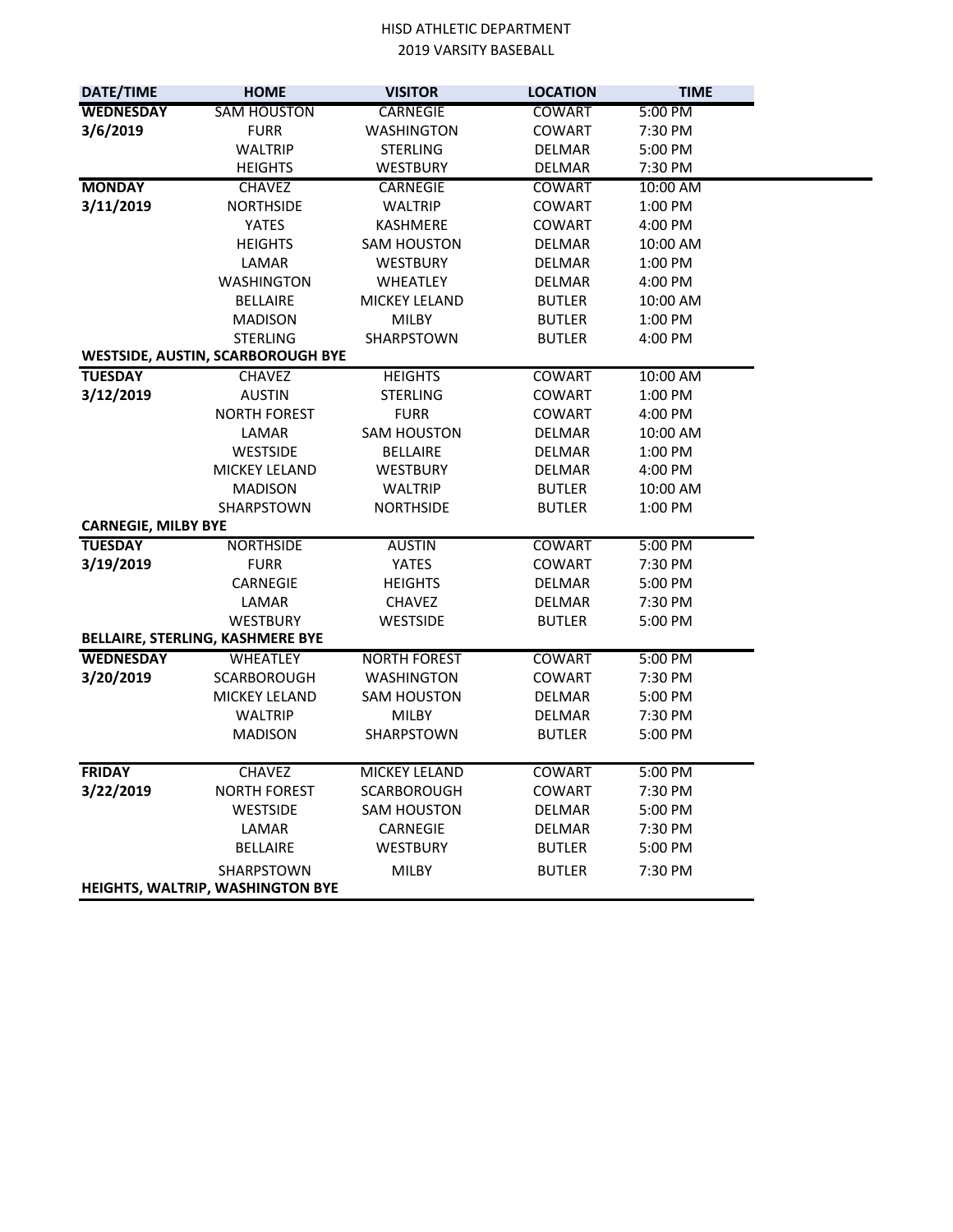| DATE/TIME                  | <b>HOME</b>                               | <b>VISITOR</b>      | <b>LOCATION</b> | <b>TIME</b> |  |
|----------------------------|-------------------------------------------|---------------------|-----------------|-------------|--|
| 3/23/2019                  | <b>CHAVEZ</b>                             | <b>WESTSIDE</b>     | <b>COWART</b>   | 10:00 AM    |  |
|                            | <b>SAM HOUSTON</b>                        | <b>BELLAIRE</b>     | <b>COWART</b>   | 1:00 PM     |  |
|                            | <b>YATES</b>                              | <b>WHEATLEY</b>     | <b>COWART</b>   | 4:00 PM     |  |
|                            | <b>HEIGHTS</b>                            | LAMAR               | <b>DELMAR</b>   | 10:00 AM    |  |
|                            | KASHMERE                                  | <b>FURR</b>         | <b>DELMAR</b>   | 1:00 PM     |  |
|                            | CARNEGIE                                  | MICKEY LELAND       | <b>DELMAR</b>   | 4:00 PM     |  |
|                            | <b>STERLING</b>                           | <b>NORTHSIDE</b>    | <b>BUTLER</b>   | 10:00 AM    |  |
|                            | <b>MADISON</b>                            | <b>AUSTIN</b>       | <b>BUTLER</b>   | 1:00 PM     |  |
| <b>WESTBURY BYE</b>        |                                           |                     |                 |             |  |
| <b>TUESDAY</b>             | <b>WHEATLEY</b>                           | <b>KASHMERE</b>     | <b>COWART</b>   | 5:00 PM     |  |
| 3/26/2019                  | <b>YATES</b>                              | <b>SCARBOROUGH</b>  | <b>COWART</b>   | 7:30 PM     |  |
|                            | <b>WESTSIDE</b>                           | CARNEGIE            | <b>DELMAR</b>   | 5:00 PM     |  |
|                            | MICKEY LELAND                             | <b>HEIGHTS</b>      | <b>DELMAR</b>   | 7:30 PM     |  |
|                            | <b>WESTBURY</b>                           | <b>SAM HOUSTON</b>  | <b>BUTLER</b>   | 5:00 PM     |  |
|                            | <b>BELLAIRE</b>                           | <b>CHAVEZ</b>       | <b>BUTLER</b>   | 7:30 PM     |  |
| LAMAR, NORTHSIDE, FURR BYE |                                           |                     |                 |             |  |
| <b>WEDNESDAY</b>           | <b>WALTRIP</b>                            | SHARPSTOWN          | DELMAR          | 5:00 PM     |  |
| 3/27/2019                  | <b>WASHINGTON</b>                         | <b>NORTH FOREST</b> | <b>DELMAR</b>   | 7:30 PM     |  |
|                            | <b>MADISON</b>                            | <b>STERLING</b>     | <b>BUTLER</b>   | 5:00 PM     |  |
|                            | MILBY                                     | <b>AUSTIN</b>       | <b>BUTLER</b>   | 7:30 PM     |  |
|                            |                                           |                     |                 |             |  |
|                            |                                           |                     |                 |             |  |
| <b>FRIDAY</b>              | <b>CHAVEZ</b>                             | <b>WESTBURY</b>     | COWART          | 5:00 PM     |  |
| 3/29/2019                  | <b>WHEATLEY</b>                           | <b>FURR</b>         | <b>COWART</b>   | 7:30 PM     |  |
|                            | LAMAR                                     | MICKEY LELAND       | DELMAR          | 5:00 PM     |  |
|                            | <b>HEIGHTS</b>                            | WESTSIDE            | DELMAR          | 7:30 PM     |  |
|                            | <b>BELLAIRE</b>                           | CARNEGIE            | <b>BUTLER</b>   | 5:00 PM     |  |
|                            | <b>MADISON</b>                            | <b>NORTHSIDE</b>    | <b>BUTLER</b>   | 7:30 PM     |  |
|                            | SAM HOUSTON, SHARPSTOWN, NORTH FOREST BYE |                     |                 |             |  |
| <b>SATURDAY</b>            | <b>CHAVEZ</b>                             | <b>SAM HOUSTON</b>  | <b>COWART</b>   | 10:00 AM    |  |
| 3/30/2019                  | <b>AUSTIN</b>                             | <b>WALTRIP</b>      | <b>COWART</b>   | 1:00 PM     |  |
|                            | <b>SCARBOROUGH</b>                        | KASHMERE            | <b>COWART</b>   | 4:00 PM     |  |
|                            | <b>HEIGHTS</b>                            | <b>BELLAIRE</b>     | <b>DELMAR</b>   | 10:00 AM    |  |
|                            | LAMAR                                     | <b>WESTSIDE</b>     | <b>DELMAR</b>   | 1:00 PM     |  |
|                            | <b>WASHINGTON</b>                         | YATES               | <b>DELMAR</b>   | 4:00 PM     |  |
|                            | MILBY                                     | <b>STERLING</b>     | <b>BUTLER</b>   | 10:00 AM    |  |
|                            | WESTBURY                                  | CARNEGIE            | <b>BUTLER</b>   | 1:00 PM     |  |
| <b>MICKEY LELAND BYE</b>   |                                           |                     |                 |             |  |
| <b>TUESDAY</b>             | <b>AUSTIN</b>                             | <b>SHARPSTOWN</b>   | <b>COWART</b>   | 5:00 PM     |  |
| 4/2/2019                   | <b>NORTHSIDE</b>                          | MILBY               | <b>COWART</b>   | 7:30 PM     |  |
|                            | <b>WESTSIDE</b>                           | MICKEY LELAND       | <b>DELMAR</b>   | 5:00 PM     |  |
|                            | CARNEGIE                                  | <b>SAM HOUSTON</b>  | <b>DELMAR</b>   | 7:30 PM     |  |
|                            | <b>BELLAIRE</b>                           | LAMAR               | <b>BUTLER</b>   | 5:00 PM     |  |
|                            | WESTBURY                                  | <b>HEIGHTS</b>      | <b>BUTLER</b>   | 7:30 PM     |  |
|                            |                                           |                     |                 |             |  |
|                            | <b>CHAVEZ, MADISON, WHEATLEY BYE</b>      |                     |                 |             |  |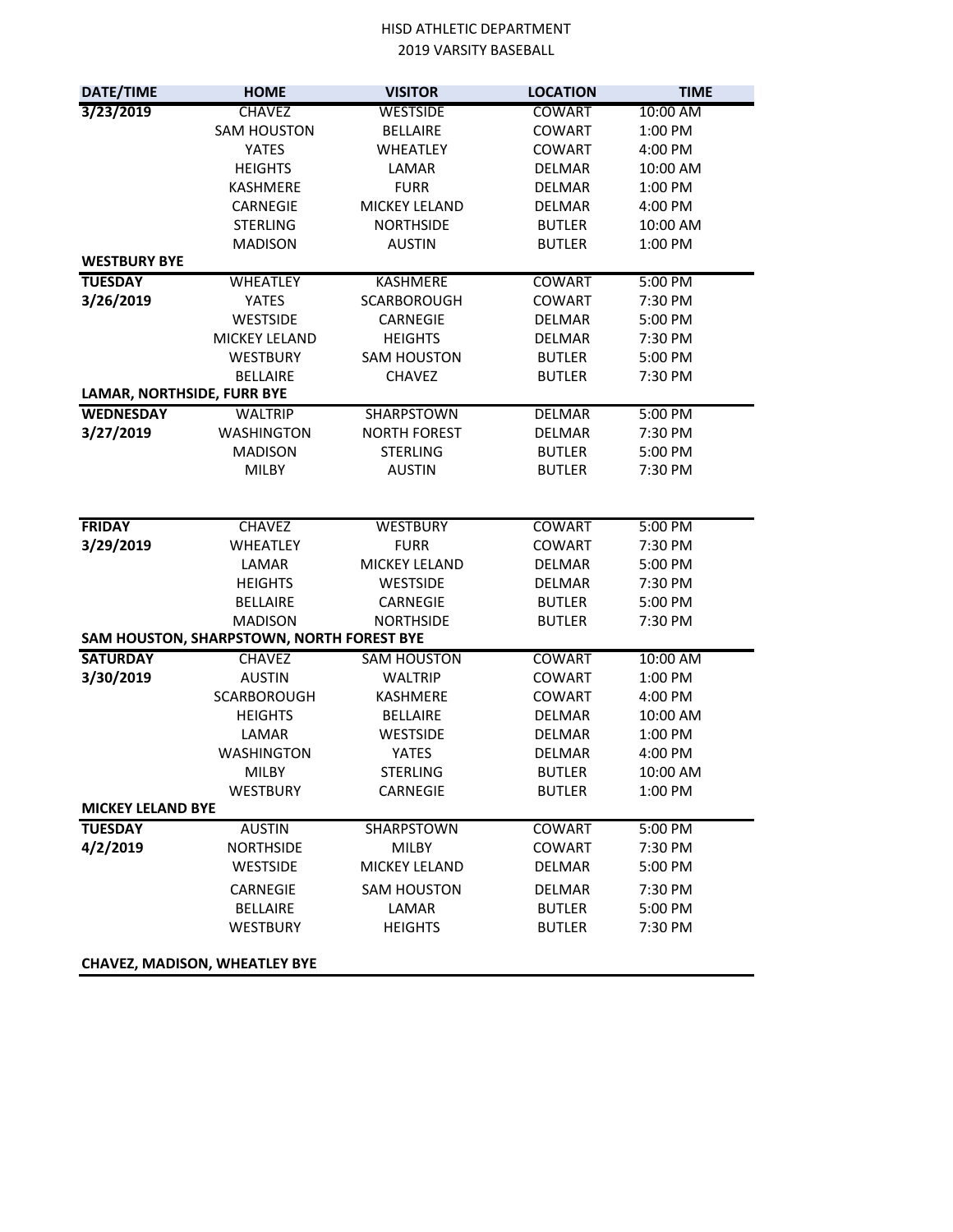| DATE/TIME                          | <b>HOME</b>                        | <b>VISITOR</b>                   | <b>LOCATION</b>                | <b>TIME</b>         |
|------------------------------------|------------------------------------|----------------------------------|--------------------------------|---------------------|
| <b>WEDNESDAY</b>                   | <b>STERLING</b>                    | <b>WALTRIP</b>                   | <b>COWART</b>                  | 5:00 PM             |
| 4/3/2019                           | <b>NORTH FOREST</b>                | <b>YATES</b>                     | <b>COWART</b>                  | 7:30 PM             |
|                                    | <b>SCARBOROUGH</b>                 | <b>FURR</b>                      | <b>DELMAR</b>                  | 5:00 PM             |
|                                    | <b>WASHINGTON</b>                  | KASHMERE                         | DELMAR                         | 7:30 PM             |
| <b>FRIDAY</b>                      | <b>SAM HOUSTON</b>                 | <b>HEIGHTS</b>                   | <b>COWART</b>                  | 5:00 PM             |
| 4/5/2019                           | <b>NORTH FOREST</b>                | KASHMERE                         | <b>COWART</b>                  | 7:30 PM             |
|                                    | CARNEGIE                           | <b>CHAVEZ</b>                    | <b>DELMAR</b>                  | 5:00 PM             |
|                                    | MICKEY LELAND                      | <b>BELLAIRE</b>                  | <b>DELMAR</b>                  | 7:30 PM             |
|                                    | <b>WESTBURY</b>                    | LAMAR                            | <b>BUTLER</b>                  | 5:00 PM             |
|                                    | <b>MILBY</b>                       | <b>MADISON</b>                   | <b>BUTLER</b>                  | 7:30 PM             |
| <b>WESTSIDE, AUSTIN, YATES BYE</b> |                                    |                                  |                                |                     |
| <b>SATURDAY</b>                    | <b>SAM HOUSTON</b>                 | <b>LAMAR</b>                     | <b>COWART</b>                  | 10:00 AM            |
| 4/6/2019                           | <b>WASHINGTON</b>                  | <b>FURR</b>                      | <b>COWART</b>                  | 1:00 PM             |
|                                    | <b>HEIGHTS</b>                     | <b>CHAVEZ</b>                    | DELMAR                         | 10:00 AM            |
|                                    | <b>WALTRIP</b>                     | <b>NORTHSIDE</b>                 | <b>DELMAR</b>                  | 1:00 PM             |
|                                    | <b>SCARBOROUGH</b>                 | <b>WHEATLEY</b>                  | <b>DELMAR</b>                  | 4:00 PM             |
|                                    | <b>WESTBURY</b>                    | MICKEY LELAND                    | <b>BUTLER</b>                  | 10:00 AM            |
|                                    | <b>BELLAIRE</b>                    | WESTSIDE                         | <b>BUTLER</b>                  | 1:00 PM             |
|                                    | SHARPSTOWN                         | <b>STERLING</b>                  | <b>BUTLER</b>                  | 4:00 PM             |
| <b>CARNEGIE BYE</b>                |                                    |                                  |                                |                     |
| <b>FRIDAY</b>                      | <b>CHAVEZ</b>                      | <b>LAMAR</b>                     | <b>COWART</b>                  | 5:00 PM             |
| 4/12/2019                          | <b>SAM HOUSTON</b>                 | MICKEY LELAND                    | <b>COWART</b>                  | 7:30 PM             |
|                                    | <b>WESTSIDE</b>                    | <b>WESTBURY</b>                  | <b>DELMAR</b>                  | 5:00 PM             |
|                                    | <b>HEIGHTS</b>                     | CARNEGIE                         | <b>DELMAR</b>                  | 7:30 PM             |
|                                    | <b>WALTRIP</b>                     | <b>MADISON</b>                   | <b>BUTLER</b>                  | 5:00 PM             |
|                                    | <b>WHEATLEY</b>                    | <b>WASHINGTON</b>                | <b>BUTLER</b>                  | 7:30 PM             |
|                                    | BELLAIRE, MILBY, SCARBOROUGH BYE   |                                  |                                |                     |
| <b>SATURDAY</b>                    | <b>FURR</b>                        | <b>NORTH FOREST</b>              | <b>COWART</b>                  | 10:00 AM            |
| 4/13/2019                          | <b>SAM HOUSTON</b>                 | <b>WESTSIDE</b>                  | <b>COWART</b>                  | 1:00 PM             |
|                                    | <b>NORTHSIDE</b>                   | SHARPSTOWN                       | <b>COWART</b>                  | 4:00 PM             |
|                                    | CARNEGIE                           | LAMAR                            | <b>DELMAR</b>                  | 10:00 AM            |
|                                    | MICKEY LELAND                      | <b>CHAVEZ</b>                    | <b>DELMAR</b>                  | 1:00 PM             |
|                                    | KASHMERE                           | YATES                            | DELMAR                         | 4:00 PM             |
|                                    | <b>WESTBURY</b><br><b>STERLING</b> | <b>BELLAIRE</b><br><b>AUSTIN</b> | <b>BUTLER</b><br><b>BUTLER</b> | 10:00 AM<br>1:00 PM |
| <b>HEIGHTS BYE</b>                 |                                    |                                  |                                |                     |
| <b>TUESDAY</b>                     | <b>NORTH FOREST</b>                | <b>WHEATLEY</b>                  | <b>COWART</b>                  | 5:00 PM             |
| 4/16/2019                          | <b>AUSTIN</b>                      | <b>NORTHSIDE</b>                 | <b>COWART</b>                  | 7:30 PM             |
|                                    | <b>WESTSIDE</b>                    | <b>CHAVEZ</b>                    | <b>DELMAR</b>                  | 5:00 PM             |
|                                    | LAMAR                              | <b>HEIGHTS</b>                   | DELMAR                         | 7:30 PM             |
|                                    | <b>BELLAIRE</b>                    | <b>SAM HOUSTON</b>               | <b>BUTLER</b>                  | 5:00 PM             |
|                                    | MILBY                              | <b>WALTRIP</b>                   | <b>BUTLER</b>                  | 7:30 PM             |
|                                    |                                    |                                  |                                |                     |
| WESTBURY, STERLING, KASHMERE BYE   |                                    |                                  |                                |                     |